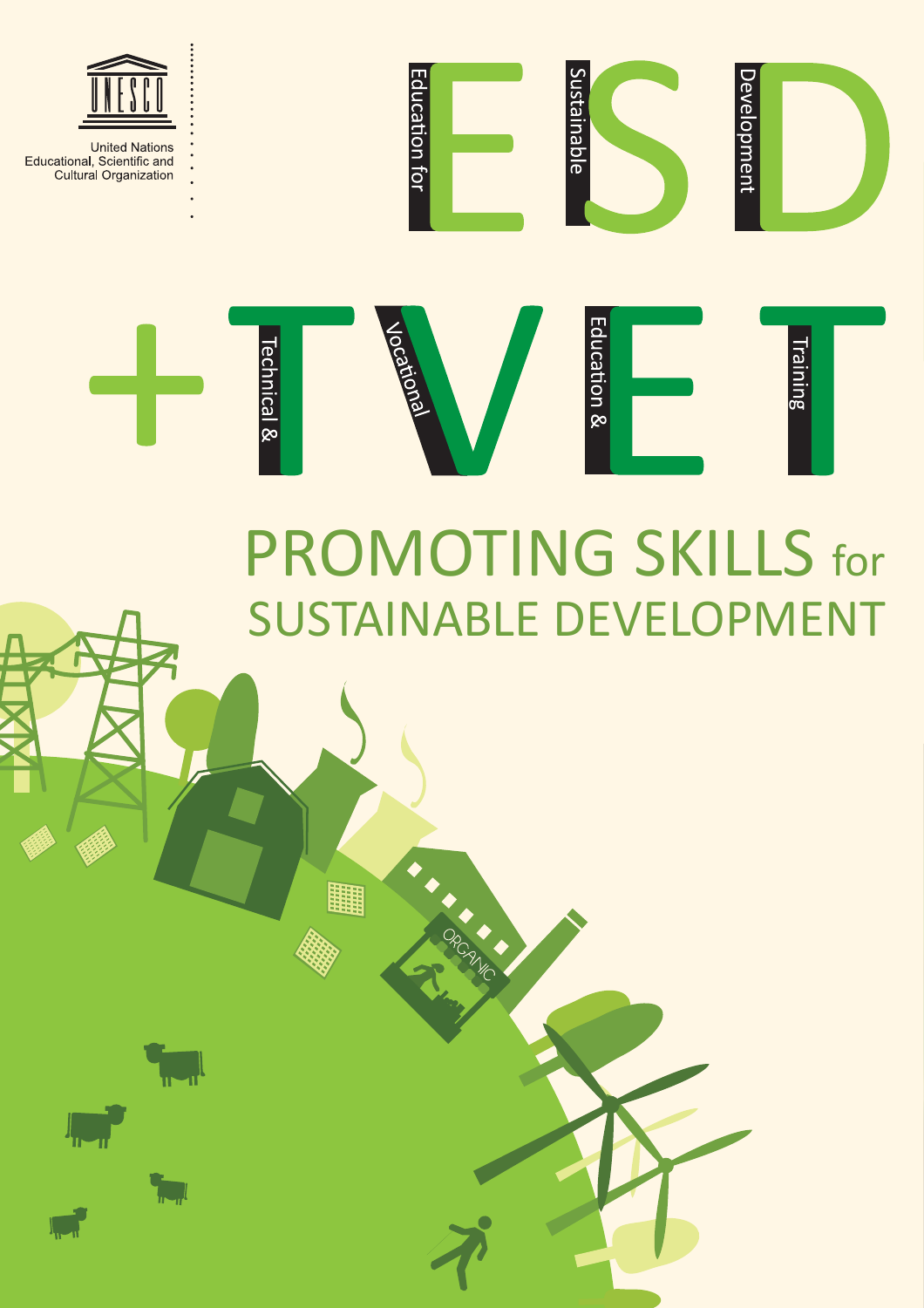## **There can be no sustainable development without education**

*"Environmental, economic and social indicators tell us that our current model of progress is unsustainable. Climate change is destroying our path to sustainability. Ours is a world of looming challenges and increasingly limited resources. Sustainable development offers the best chance to adjust our course."*

UN Secretary-General Ban Ki-Moon, January 2012

We need to put our world on a more sustainable development path. Yet reaching – and teaching – sustainability is still a paramount challenge. Without education, there can be no sustainable development.

Education empowers people with the knowledge, skills and confidence they need to shape a more stable and peaceful future. It is thus the key to building greener societies.

Sustainable development cannot be reached through technological solutions or nancial instruments alone. Achieving sustainable development requires a change in the way people think and act. This change can be attained by:

> Systematically integrating Education for Sustainable Development (ESD) into all levels and settings of education and training, from early childhood to higher education and workplace learning.

Advancing and greening Technical and Vocational Education and Training (TVET). TVET prepares learners for fields of work and business such as construction, waste management and agriculture, many of which consume enormous amounts of energy, raw materials and water. Green TVET helps develop skilled workers who have knowledge of – and commitment to – sustainable development, as well as the requisite technical knowledge. Greening TVET is crucial for making a transition from energy and emissions-intensive economies to cleaner and greener production and service patterns.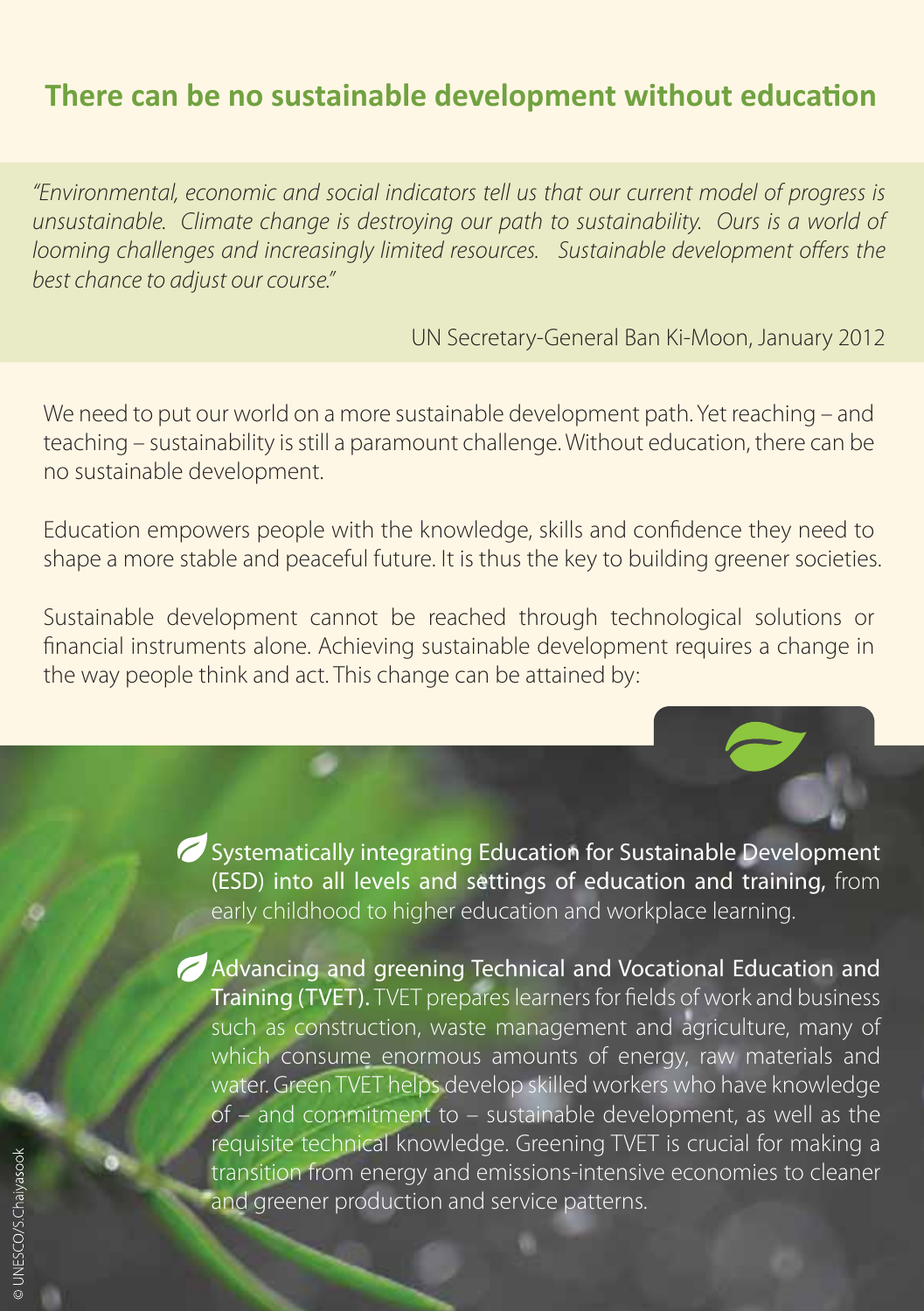**ESD and TVET are powerful forces that can help people to become active and ecologically responsible citizens, workers and consumers, able to address local and global challenges.** 

#### **Why invest in ESD?**



skills and knowledge needed to build a sustainable future.

who can move the sustainable development agenda forward.

### **What is Green TVET?**



- Green TVET encompasses pre-employment education and training, learning in the workplace and further training that address environmental, economic and social sustainability, while meeting the needs of industries and individual learners.
- Green TVET prepares people for green jobs that contribute to preserving or restoring the quality of the environment, while improving human well-being and social equity.

## **Why invest in Green TVET?**



- Because Green TVET helps production move to more environmentally conscious practices.
- Because national governments need to seize the potential for job creation by providing skills needed in new green sectors.
- Because disadvantaged groups in the labour market (youth, women, persons with disabilities, rural communities, and other vulnerable groups) require targeted support to develop knowledge and skills for green jobs.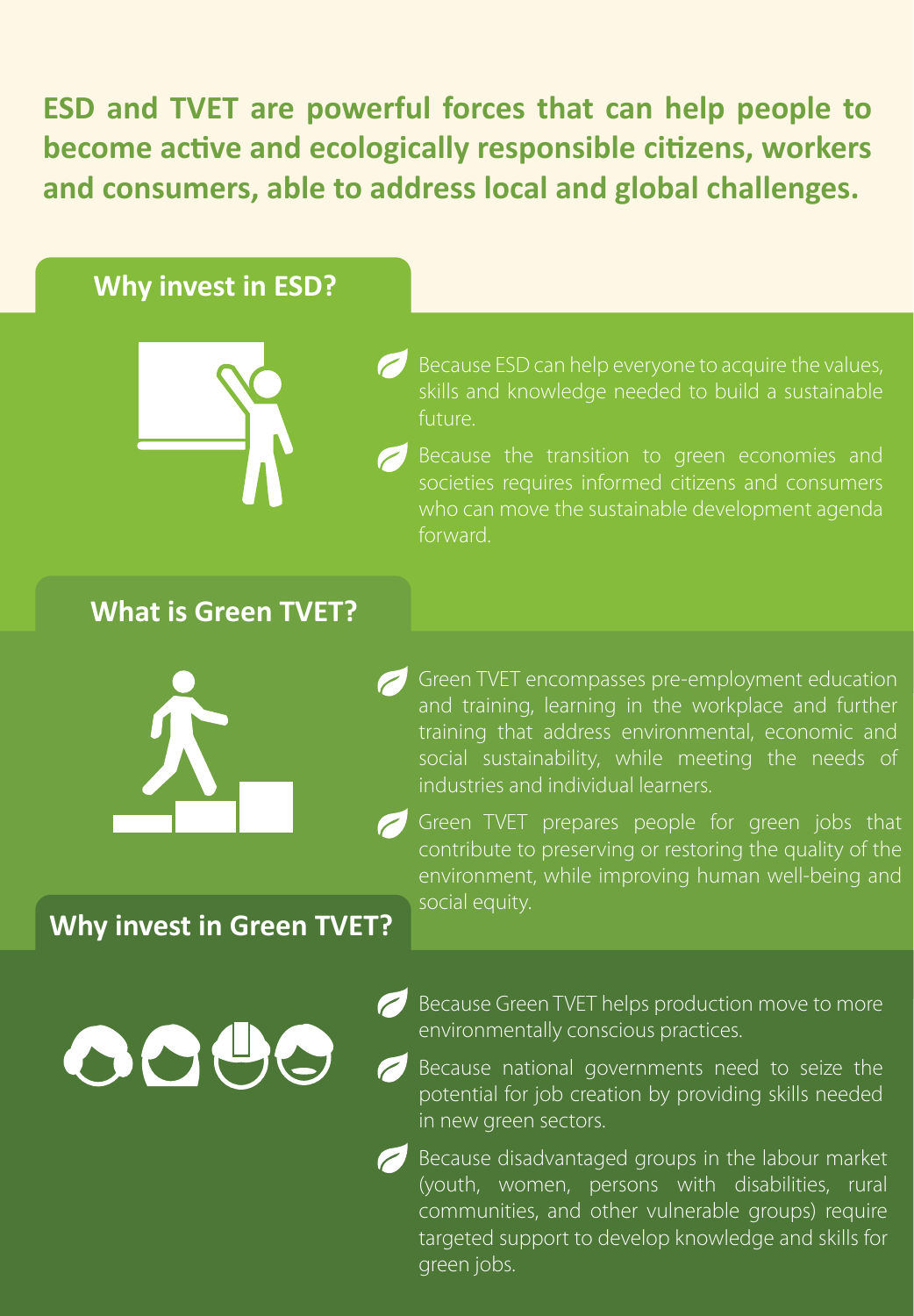# **Green jobs and green skills**

- Green jobs contribute to preserving or restoring environmental quality, while also ensuring adequate wages, safe working conditions, and workers' rights. Green jobs must be decent jobs and accessible to all.
- Green jobs can be found in all sectors agriculture, industry, services and administration. They include jobs that protect ecosystems and biodiversity; reduce energy, materials and water consumption through high-efficiency strategies; de-carbonize the economy; and minimize waste and pollution.
- Green jobs are not confined to jobs in new green sectors such as renewable energy. A global study on skills for green jobs by the ILO – covering 21 countries representing 60 per cent of the world population – indicates that sweeping changes will take place in skills profiles within existing occupations.
- Given that all jobs can and should become greener, there is a need to develop a wide range of relevant skills for green jobs. Green TVET should play a crucial role in enhancing learners' creative, entrepreneurial and innovative skills. These skills need to be underpinned by the critical reflection on attitudes and values that is at the heart of ESD.



Many countries are experiencing sectors. TVET can provide these needed skills.

Basic skills affect the ability to learn new skills. It is critical to enable workers to take advantage of training for skills upgrading.

Not all new skills are technical. Green TVET should enhance learners' skills in problem solving, analysing complexity, and exploring more sustainable forms of production and consumption.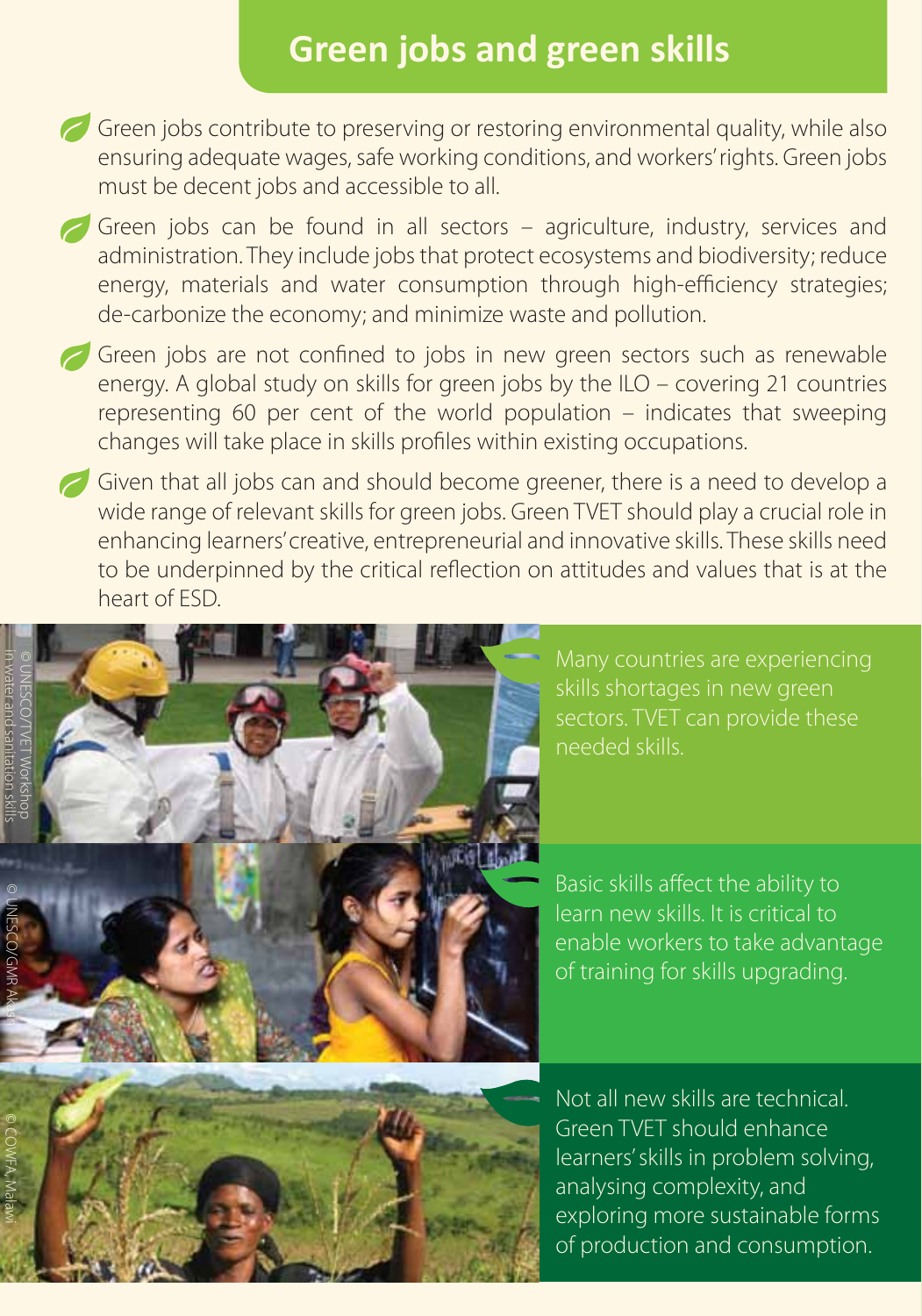# **Skills for Sustainable Development**



## **ESD and Green TVET complement each other**

TVET goes beyond promoting skills development for employability. It empowers young people and adults to develop skills for work and life. Green TVET therefore means more than developing technical skills for green employment (such as eco-tourism, renewable energy and recycling). It also means developing 'soft' green skills. There are thus considerable overlaps between ESD and Green TVET. Like ESD, Green TVET can include education for enhancing problem-solving skills in everyday situations (life skills education), education for sustainable consumption and lifestyles, and entrepreneurial learning. Green TVET ensures that all workers are able to play appropriate roles, both in the workplace and the broader community, by contributing to environmental, economic and social sustainability. ESD is at the core of green skills and provides a framework to reorient education and training at all levels towards sustainability.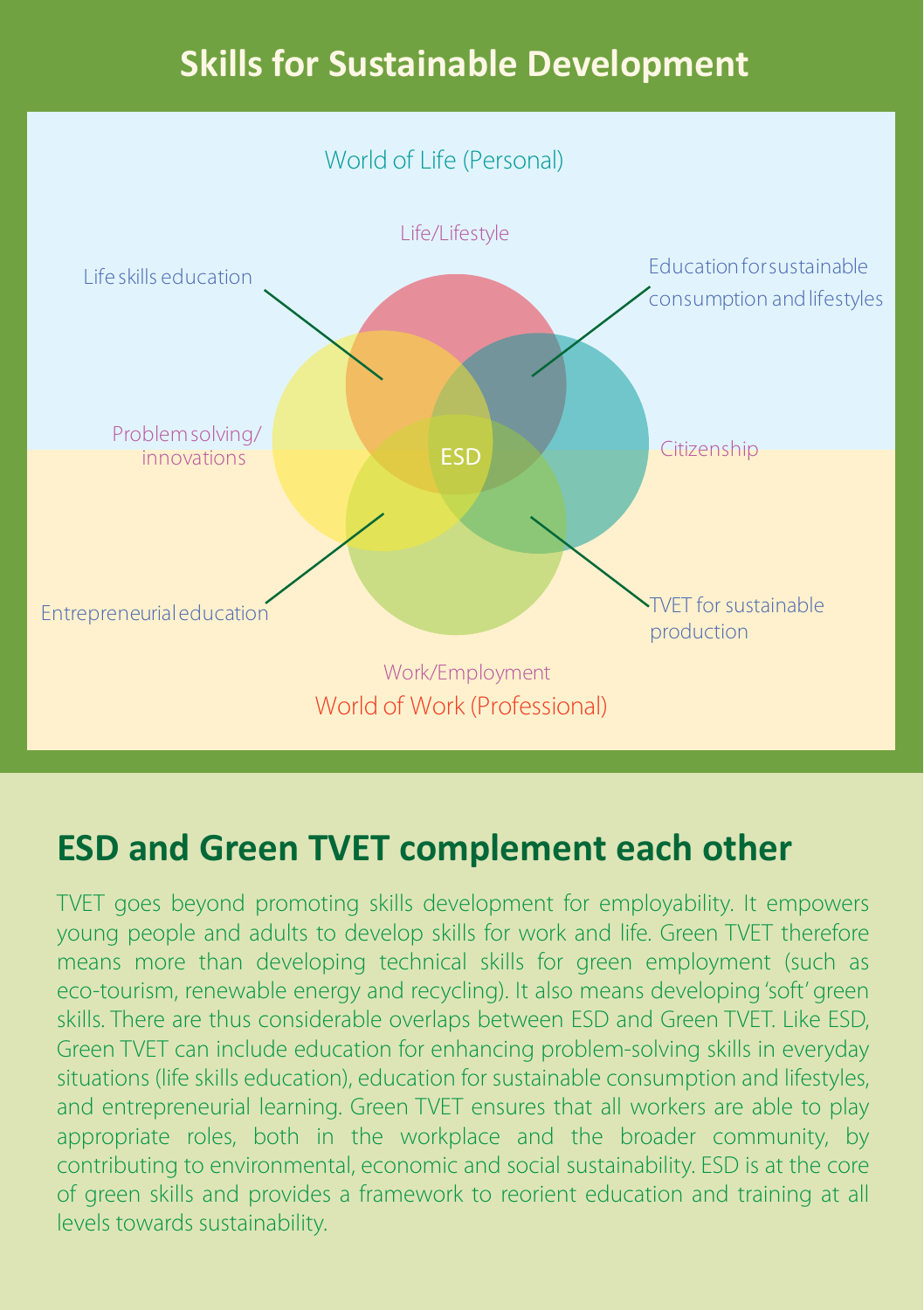# **What can policymakers do?**

The following recommended actions help ensure effective education and training with regard to green economies and green societies. They are distilled from key messages of UN documents which in turn are based on extensive expert consultations and a thorough synthesis of international studies.

#### 1. Integrate sustainable development into education and training at all levels

- Incorporate the principles of sustainable development and environmental awareness into education at all levels.
- Train teachers and trainers in sustainability issues, and on how to integrate them into their daily practice.
- Ensure that updated and new curricula take economic, social, and environmental dimensions of sustainable development into account.
- Make ESD an integral part of training of leaders in business, industry, trade union, non-profit and voluntary organizations, and the public services.

#### 2. Promote technical skills for a transition to a greener economy

- Train TVET teachers and trainers in fast-growing green sectors.
- Revise TVET curricula to offer courses in energy-saving and cleaner technologies and sustainable agriculture, including traditional technologies redefined as green technologies.
- Provide retraining for skills upgrading to keep workers' skills up to date with new demands of the green economy.
- Provide training for employers in the informal economy and micro and small enterprises to enter local green markets, especially in developing countries.
- Improve the match between classroom and workplace learning through apprenticeships, etc.
- Involve the private sector, trade unions and employers' associations in designing TVET to ensure its relevance to industry needs.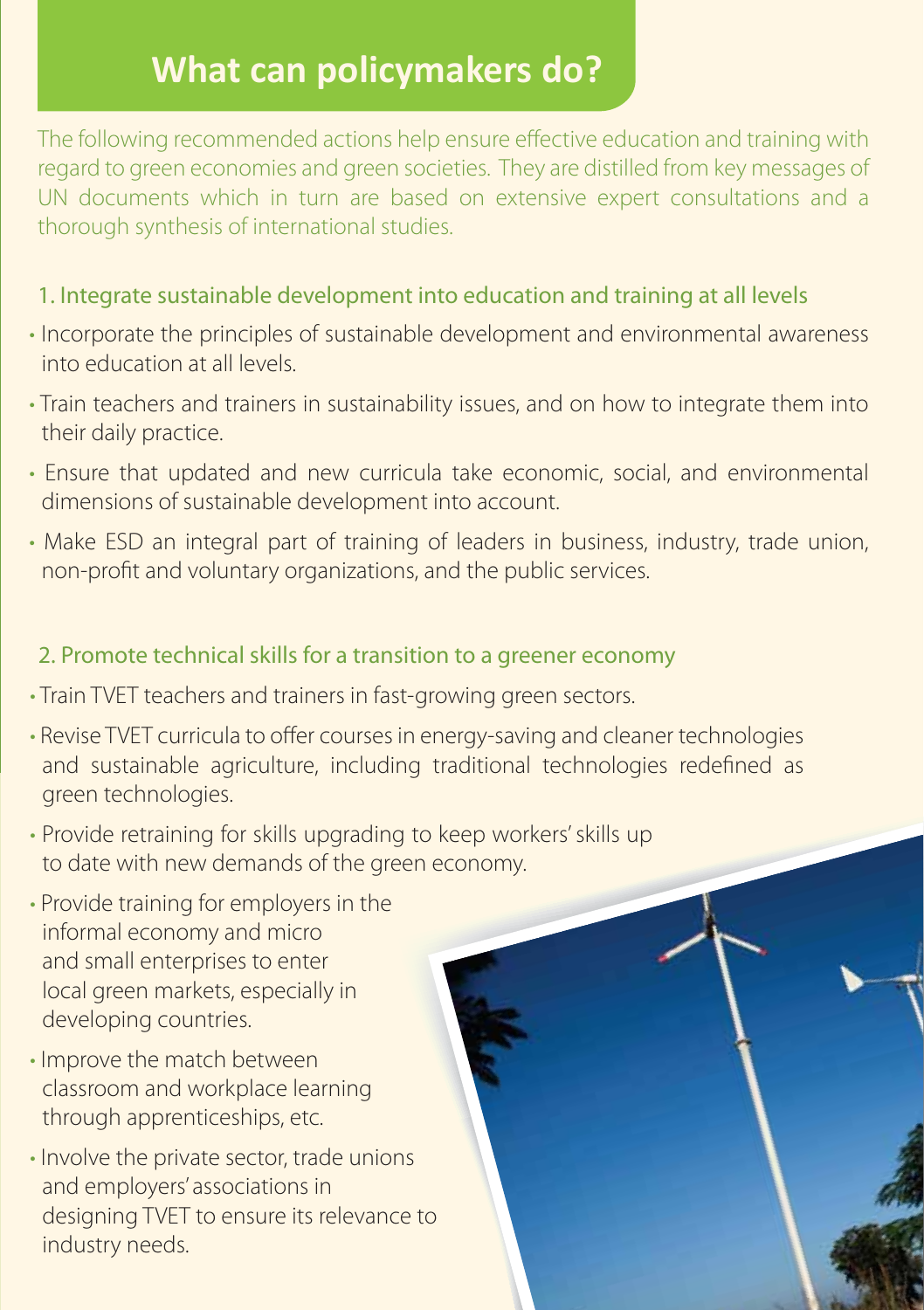#### 3. Promote basic skills and cross-cutting, generic green skills to enable workers to meet the new and emerging skills needs

- Promote basic skills (e.g. literacy, numeracy) as the foundation of flexibility, employability and further learning throughout life.
- Increase the capacity of education and training systems and institutions to provide basic skills for all and to enhance the national skills base.
- Cultivate key competencies required to facilitate the transition to sustainability, such as entrepreneurship and risk management skills.
	- o Enhance education for entrepreneurship skills to promote the launch of new enterprises and self-employment directly and indirectly related to the green economy.
	- o Provide entrepreneurship training and business coaching for young people and adults to start up green businesses in conjunction with microfinance projects in developing countries.

#### 4. Enhance policy coherence and coordinated implementation of education and training for sustainable development



- Integrate skills development into national environmental and development strategies.
	- Design education and training responses in collaboration with relevant ministries to address national, regional or local demand.
- Design and implement ESD policies through interministerial and intersectoral approaches that also involve the private sector, civil<br>
society, local communities and<br>
the scientific community. society, local communities and